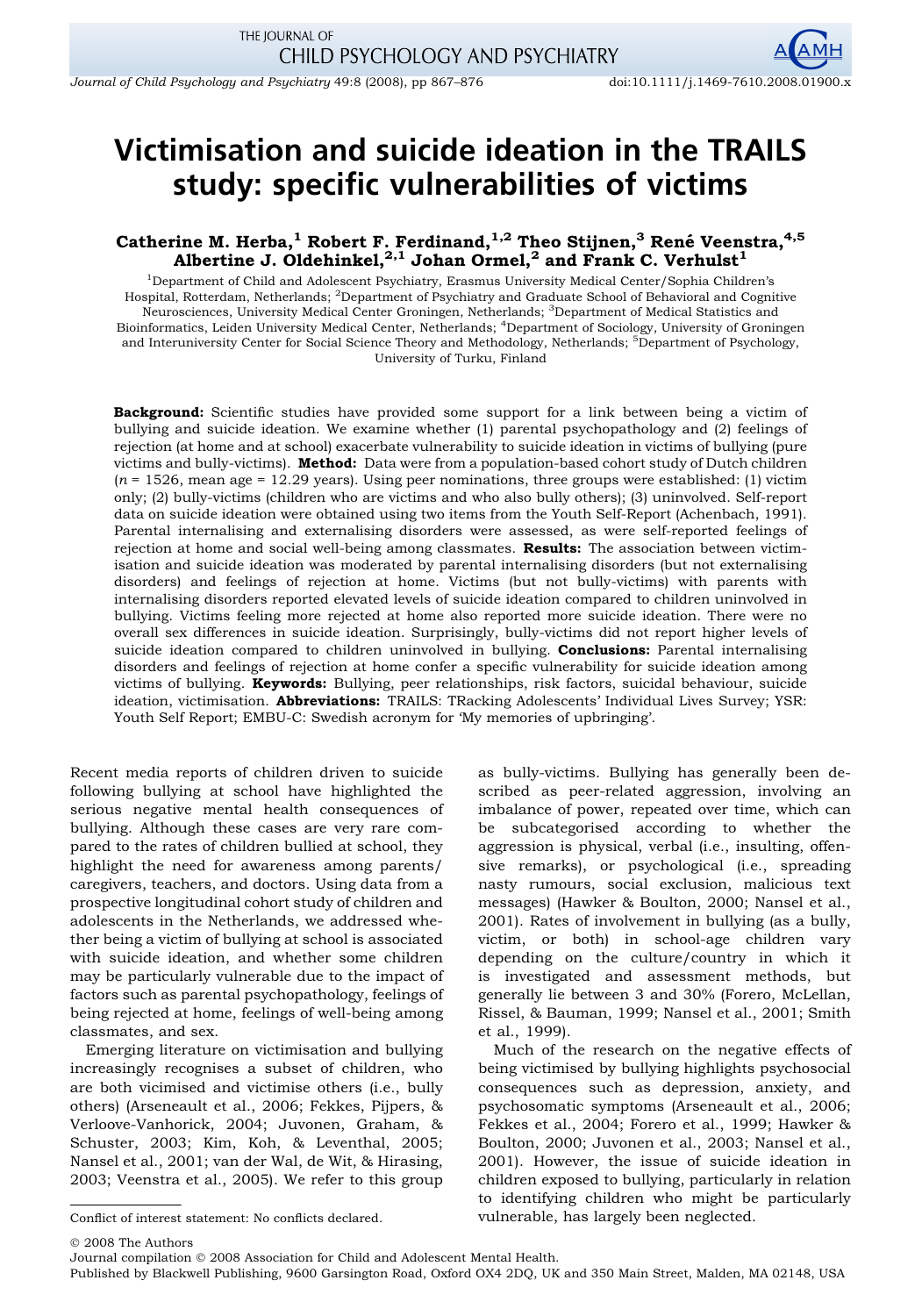## Victimisation and suicide ideation

Suicide ideation (thoughts of harming or killing oneself) lies on a continuum of suicide behaviour, may be a precursor to suicide attempt (Bridge, Goldstein, & Brent, 2006; Brunstein Klomek, Marrocco, Kleinman, Schonfeld, & Gould, 2007; Groholt, Ekeberg, Wichstrom, & Haldorsen, 2000; Wichstrom, 2000), and can be persistent over time (Fergusson, Horwood, Ridder, & Beautrais, 2005a).

A handful of studies have specifically investigated the links between victimisation and suicide ideation (Baldry & Winkel, 2003; Brunstein Klomek et al., 2007; Kaltiala-Heino, Rimpela, Marttunen, Rimpela, & Rantanen, 1999; Kim et al., 2005; Park, Schepp, Jang, & Koo, 2006; Rigby & Slee, 1999; van der Wal et al., 2003). These studies have generally supported the view that being victimised by bullying is associated with higher rates of suicide ideation. However, a major limitation of many of these studies is the problem of shared methods variance, due to their use of self-report data to ascertain both victimisation/bully status and suicide ideation. Consequently, reports of children on whether they are bullied, and how often, may become confounded with their reports on suicide ideation. Only two studies (Kim et al., 2005; Rigby & Slee, 1999) have used peer nomination rather than self-report data to establish victimisation when investigating the association between victimisation and suicide ideation. Kim et al. (2005) reported that victims, particularly bully-victims, were at increased risk for suicide ideation and self-harm. Female victims were also at greater risk for suicide ideation compared to males, suggesting that females may react to bullying with a more acute onset of suicide ideation.

## Vulnerability factors

Fergusson, Beautrais, and Horwood (2003) demonstrated that a range of factors encompassing family, personality and peer relationships influence depressed adolescents' vulnerability to suicide ideation and attempt. Following from this, we sought to determine whether certain factors might increase vulnerability to suicide ideation among victims of bullying. Research indicates that victims and bullyvictims have elevated rates of familial psychopathology; bully-victims have increased vulnerability to parental externalising disorder, whereas victims have increased vulnerability to parental internalising disorder (Veenstra et al., 2005). A recent study has also indicated that there is some genetic influence on characteristics making some children vulnerable to being victimised (Ball et al., 2008). Parental internalising or externalising disorders might therefore impact differentially on bully-victims compared to victims-only in relation to children uninvolved in bullying. Bully-victims may also come from homes characterised by hostility and rejection (Bowers,

Smith, & Binney, 1994). Independent of the effects of bullying, familial psychopathology (such as parental alcohol abuse and maternal mental health) and children's perceptions of their family environment have been associated with elevated levels of suicide ideation (Garber, Little, Hilsman, & Weaver, 1998; Park et al., 2006; Wagner, 1997). Parental internalising and externalising disorders may also be associated with suicide ideation for different reasons (i.e., victims with higher levels of parental internalising disorder may also be more at risk for depression and suicide ideation; whereas victims (particularly bully-victims) with higher parental externalising disorder may be more impulsive and prone to alcohol abuse which also might lead to elevated suicidal behaviour). Two studies have examined the combined impact of victimisation and perceptions of a negative home environment in relation to suicide ideation (Baldry & Winkel, 2003; Rigby & Slee, 1999). Peer attachment and affiliations are also associated with suicide behaviours (Fergusson et al., 2003). However the more specific issue as to whether certain subgroups of children victimised by bullying (victims, bully-victims), when exposed to these vulnerability factors, may be particularly at risk for suicide ideation remains unclear. We extend this research by examining whether any association between victimisation and suicide ideation is moderated by family (parental psychopathology and rejection at home) and peer (social well-being) factors, and whether this might differ for victims versus bully-victims.

Another potential moderating variable is sex. Sex could impact differently on both suicide ideation and victimisation; boys tend to be bully-victims, whereas girls tend to be passive victims (Veenstra et al., 2005). Furthermore, suicide ideation is more common among girls, and suicidal behaviour is more common among older children and adolescents compared to younger children (see Gould, Greenberg, Velting, & Shaffer, 2003).

Using data from a large-scale study, we extend the literature by simultaneously examining the impact of three factors that are likely to affect an individual's vulnerability to the negative consequences of bullying: (1) parental psychopathology; (2) feelings of rejection at home; and (3) social well-being among classmates. Victimisation/bully status was assessed using peer-nomination data, thereby avoiding the problem of shared methods variance. We predicted that:

- 1. Victims and bully-victims would have elevated suicide ideation compared to children uninvolved in bullying.
- 2. The association between victimisation and suicide ideation would be moderated by vulnerability factors (i.e., parental psychopathology, rejection at home, and peer relations). Such vulnerability factors may make it more difficult for victims to cope with their experiences of being bullied, thus leading to elevated suicide ideation.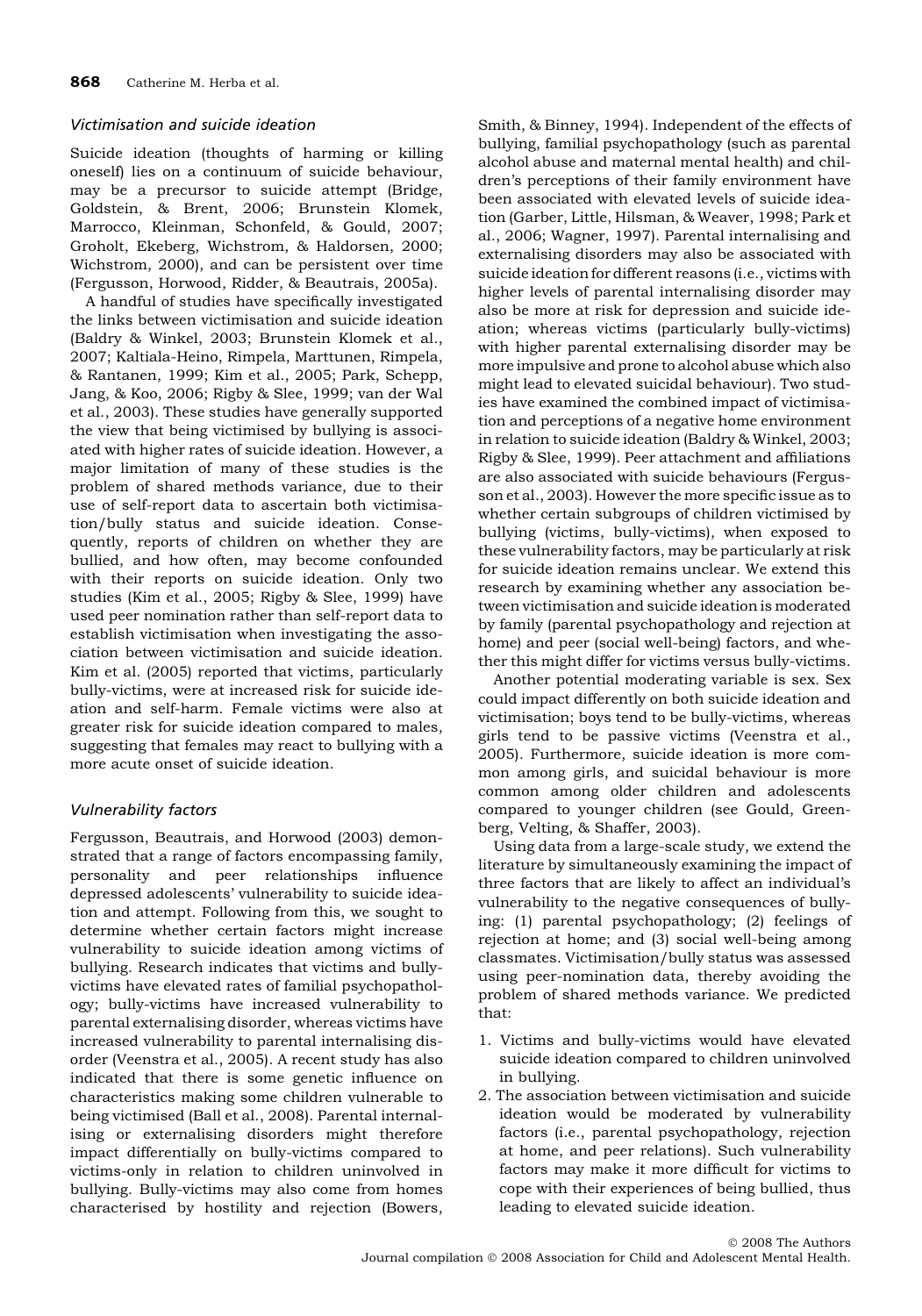3. Girls would report higher rates of suicide ideation compared to boys. We also expect female victims to report higher levels of suicide ideation compared to male victims (Kim et al., 2005).

## Method

#### **Participants**

Participants were part of the TRAILS study (TRacking Adolescents' Individual Lives Survey), a large-scale prospective cohort study following preadolescents every two or three years until at least the age of 21 years. This study uses data from the first two assessment waves in parallel in order to maximise the power of the study. The first assessment wave (T1) ran from March 2001 to July 2002 (mean age (SD) = 11.09 (.55)); the second wave (T2) (mean age (SD) =  $13.56$  (.53)) ran from September 2003 to December 2004. Children participating in the TRAILS study were recruited from five municipalities (rural and urban) in northern Netherlands. There were two steps to the recruitment procedure: (1) municipalities were requested to pass on names and addresses for inhabitants born between 1 October 1989 and 30 September 1990 (first two municipalities) and between 1 October 1990 and 30 September 1991 (last three municipalities); (2) primary schools within these municipalities were approached (of 135 schools approached, 122 agreed to participate). School participation was necessary for participants to be approached by TRAILS. Further details regarding the recruitment of TRAILS participants, family history of TRAILS participants, how victimisation status was established, as well as those correlates associated with victimisation and bullying in the TRAILS sample are available in previous papers (de Winter et al., 2005; Oldehinkel, Hartman, de Winter, Veenstra, & Ormel, 2004; Oldehinkel, Veenstra, Ormel, de Winter, & Verhulst, 2006; Ormel et al., 2005; Veenstra, Lindenberg, Oldehinkel, de Winter, & Ormel, 2006; Veenstra et al., 2005, 2007). The survey was approved by the national ethical committee 'Centrale Commissie Mensgebonden Onderzoek'. Informed consent was obtained from all parents after the nature of the study had been fully explained.

A total sample of 2230 children participated in TRAILS. Peer nominations were used to establish victimisation/bully status (described below), which subsequently determined which data were available at each assessment wave. Peer nomination data were available on 1065 children at T1 and 1078 children at T2; 617 children had peer nomination data at both T1 and T2; 704 children did not have any peer nomination data. This yielded a total sample of 1526 children for whom peer nomination data were available. To determine whether participants with peer nomination data  $(n = 1526)$  differed from those without  $(n = 704)$ , a logistic regression analysis was conducted including the following predictors: sex, parental internalising disorders, parental externalising disorders, feelings of rejection at home, and suicide ideation. A lack of peer nomination data was more common in boys than girls  $(OR = 1.29, 95\%C.I. = 1.07, 1.55, p = .01),$  and those with parental externalising disorders  $(OR = 1.79, 95\%C.I. = 1.44, 2.23, p < .001).$  No

significant differences emerged for parental internalising disorders ( $p = .85$ ), feelings of rejection at home  $(p = .21)$ , or suicide ideation  $(p = .30)$  at either T1 or T2. Since our hypotheses focused on victimisation, we did not analyse data for bullies-only. This left us with 926 children at T1 (384 boys, 542 girls) and 928 children at T2 (509 girls, 419 boys); 428 of these children had peer nomination data at T1 and T2.

#### **Measures**

Victimisation/Bully status. Children were presented with a list of their classmates and were required to rate them on the following dimensions: (1) Bullying: 'By whom are you bullied?' (2) Victimisation: 'Whom do you bully?' No definition of bullying was provided to the children. Children understand the term bullying very well in the Netherlands and a recent publication has shown that the perspectives of bullies and victims were comparable (Veenstra et al., 2007). There was no limit to the number of children that could be nominated in response to these questions, nor were children required to nominate anyone. Ratings generated data for the relationship between two children, for each child in the study. To account for differences in the number of participating children per class, the proportion of nominations was used. Data were rank ordered, yielding four groups of children: bullies (in the upper quartile on bullying), victims (in the upper quartile on victimisation), bully-victims (in the upper quartile on both), and those uninvolved in bullying (see Table 1). This paper focuses on three of these four groups: victims, bully-victims, and those uninvolved in bullying.

Suicide ideation. Two items from the Youth Self-Report (YSR) (Achenbach, 1991) were used to assess suicide ideation: items 18 ('I deliberately try to hurt or kill myself') and 91 ('I think about killing myself'). Other studies examining adolescent suicide ideation have assessed suicide ideation in a similar manner, using the endorsement of at least one of these YSR items as indicative of suicide ideation (Baldry & Winkel, 2003; Dhossche, Ferdinand, van der Ende, Hofstra, & Verhulst, 2002; Kim et al., 2005; Steinhausen, Bosiger, & Metzke, 2006).

#### Moderating variables

Rejection at home. The EMBU-C (Swedish acronym for 'My Memories of Upbringing'; Markus, Lindhout, Boer, Hoogendijk, & Arrindell, 2003) was used to examine children's perception of upbringing and their parents' rearing practices. The EMBU-C consists of 47 items examining four aspects of parent-rearing practices (Rejection, Overprotection, Emotional Warmth, and Favouring Subject). Each item, scored on a fourpoint scale  $(1 = never; 2 = sometimes; 3 = often;$ 4 = yes, almost always), is rated by children for both their father and mother. Only the Rejection scale (consisting of 12 items characterised by hostility, punishment, derogation, and blaming the child) was included in the present analyses, and was based on a total score for both parents (internal consistency: .84 for fathers,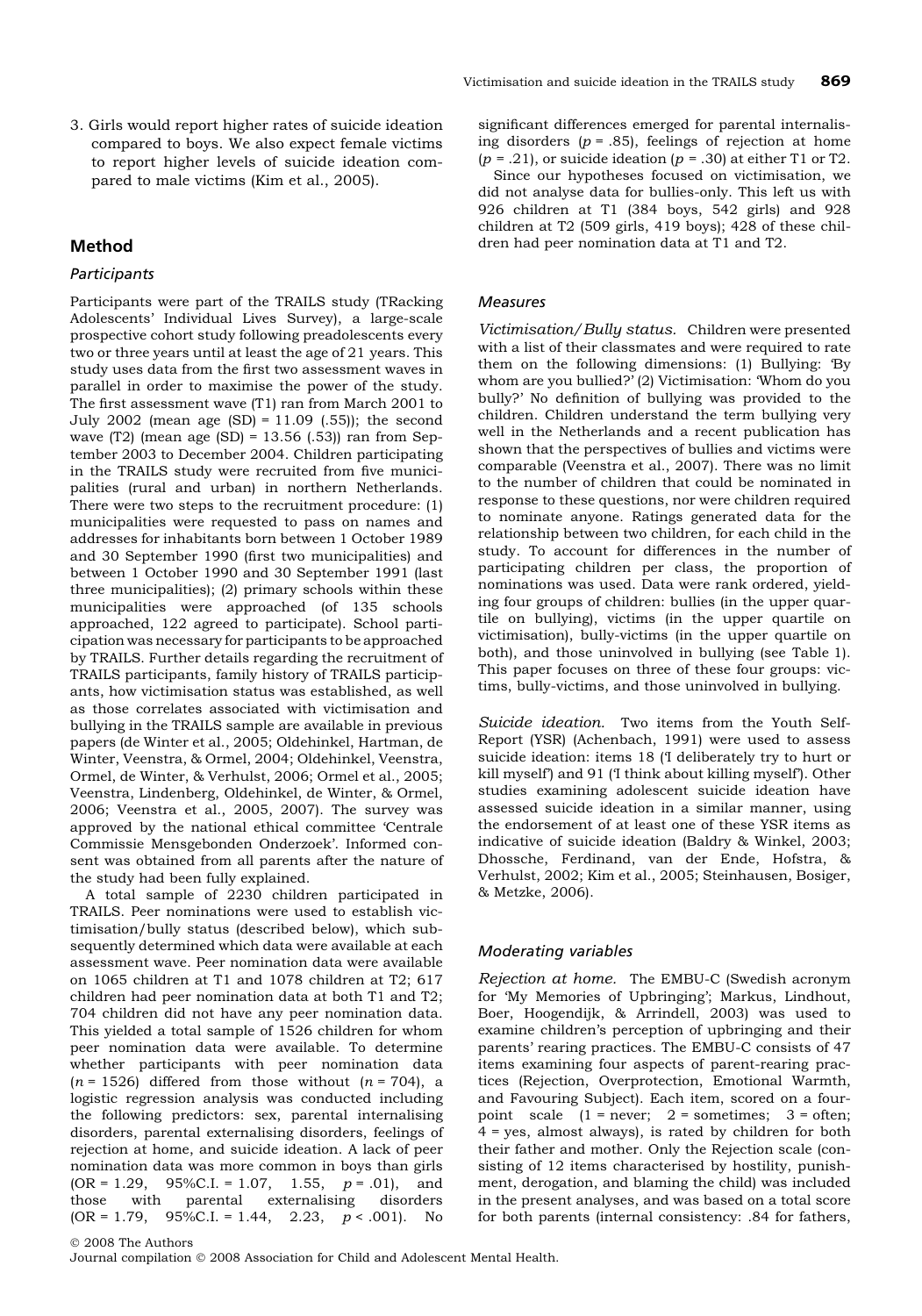|  |  |  | Table 1 Descriptive data for each assessment wave |
|--|--|--|---------------------------------------------------|
|--|--|--|---------------------------------------------------|

|                                       | Time 1                       |                        | Time 2                                 |                              |                        |                                        |
|---------------------------------------|------------------------------|------------------------|----------------------------------------|------------------------------|------------------------|----------------------------------------|
|                                       | Bully-victims<br>$(N = 110)$ | Victims<br>$(N = 164)$ | Control<br>(uninvolved)<br>$(N = 652)$ | Bully-victims<br>$(N = 108)$ | Victims<br>$(N = 127)$ | Control<br>(uninvolved)<br>$(N = 693)$ |
| Age (years); Mean (s.d.)              | 10.98(.39)                   | 11.04(.50)             | 11.06(.54)                             | 13.54(.51)                   | 13.56(.50)             | 13.51(.52)                             |
|                                       | $(R = 10.0 - 12.0)$          | $(R = 10.0 - 12.0)$    | $(R = 10.0 - 12.0)$                    | $(R = 12.5 - 14.6)$          | $(R = 12.4 - 14.6)$    | $(R = 12.4 - 15.0)$                    |
| Sex (% Male)                          | 66.4                         | 31.7                   | 39.7                                   | 78.7                         | 42.5                   | 40.4                                   |
| Suicide ideation (%Yes)               | 8.5                          | 9.2                    | 10.0                                   | 6.9                          | 11.7                   | 8.6                                    |
| Rejection at home (T1)                | 1.55(0.34)                   | 1.46(0.29)             | 1.46(.29)                              | 1.51(.31)                    | 1.51(0.30)             | 1.44(0.29)                             |
| Parental internalising                | $.43$ $(.70)$                | .62(.82)               | .55(.79)                               | .56(.78)                     | .45(.69)               | .53(.78)                               |
| Parental externalising                | .19(0.45)                    | .11(0.31)              | $.08$ $(.30)$                          | .13(.40)                     | .07(0.26)              | .11(0.34)                              |
| Social well-being among<br>classmates | 3.25(.74)                    | $3.34$ $(.73)$         | 3.49(64)                               | 3.28(61)                     | 3.26(0.57)             | 3.50(0.57)                             |
| YSR internalising                     | .36(.26)                     | .42(.26)               | .37(.24)                               | .29(.22)                     | .41( .28)              | .34(.24)                               |
| YSR externalising                     | .32(.18)                     | .26(.18)               | .25(.18)                               | .31(.22)                     | .27(.18)               | .26(.18)                               |
| CBCL internalising                    | .19(0.14)                    | .29(0.21)              | .24(.19)                               | .22(.20)                     | .19(.20)               | .19(.17)                               |
| CBCL externalising                    | .25(0.21)                    | .24(.17)               | .20(.17)                               | .25(.23)                     | .15(.15)               | .14(.16)                               |

Note. Range of variables for whole sample: Rejection at home: 1.00–3.47; Parental internalising: .00–3.88; Parental externalising: .00–2.16; Social well-being among classmates: 1.00–5.00; YSR internalising: .00–1.43; YSR externalising: .00–1.34; CBCL internalising: .00–1.29; CBCL externalising: .00–1.23.

.83 for mothers; correlation between answers for both parents = .67) (see Oldehinkel, Veenstra, Ormel, de Winter, & Verhulst, 2006; Veenstra, Lindenberg, Oldehinkel, de Winter, & Ormel, 2006).

Social well-being among classmates. Children's self-reports of social well-being among classmates was assessed using two scales based on the Social Production Function Theory (Nieboer, Lindenberg, Boomsma, & Van Bruggen, 2005). Responses were scored on a Likert scale ranging from (1) never to (5) always. Higher scores indicated more positive feelings of well-being among classmates (therefore less feelings of rejection in school). Data were available at T1 and T2. Internal consistency was good at T1 (Cronbach's alpha =  $.89$ , 10 items) and T2 (Cronbach's alpha =  $.86$ , 10 items).

Parental psychopathology. Lifetime parental psychopathology was assessed using the TRAILS Family History Interview at T1. This was administered at the parent interview at T1 to the parental informant (normally the child's mother), who was interviewed about their own history and about the child's other biological parent. Five dimensions of parental psychopathology were assessed: depression, anxiety, substance abuse, persistent antisocial behaviour, and psychosis. A description of DSM-IV symptoms characterising each of these dimensions was presented to the parental informant through a vignette. The parent was then asked about lifetime occurrence, professional treatment and medication. Based on the interview, for each dimension, parents could be allocated to one of three categories: (0) probably never had an episode, (1) probably yes, (2) probably yes with treatment and/or medication (or police contact in the case of antisocial behaviour). Prevalence rates for parental depression, anxiety disorders, substance dependence, and antisocial behaviour were comparable to CIDI-DSM-IV lifetime rates (with the exception of paternal anxiety and substance abuse which were lower) (see Ormel et al., 2005). Indices of parental internalising and externalising disorders (based on the number of lifetime disorders) were calculated separately; the construction of these familial vulnerability indices was based on a twin modelling study investigating genetic risk factors for common psychiatric and substance use disorders conducted by Kendler, Prescott, Myers, and Neale (2003). Paternal and maternal indices were combined. Internalising disorders comprised of anxiety and depression; externalising disorders comprised of substance dependence and antisocial behaviour. These indices for parental internalising and externalising disorders have been reported in other studies using the TRAILS sample (Oldehinkel et al., 2006; Ormel et al., 2005; Veenstra et al., 2005).

Socio-economic status (SES). A composite scale for SES was calculated, based on data related to income level, educational level of the father and mother, and occupational level of both parents based on the International Standard Classification for Occupations (Ganzeboom & Treiman, 1996). Data from these measures were standardised and combined into one scale (internal consistency =  $.84$ ). This measure has been reported elsewhere (Veenstra et al., 2005).

#### Statistical analyses

Data were analysed within SAS for Windows (version 9.1) using logistic regression according to the generalised estimating equation (GEE) approach to examine the influence of victimisation and moderating factors (sex, SES, parental internalising and/or externalising disorders, rejection at home, and social well-being among classmates) upon suicide ideation. In principle, we could have run two separate analyses (one for each assessment wave). However, a more powerful approach is to use logistic regression for repeated outcome data according to the GEE approach (for each participant, the dependent variable of suicide ideation is measured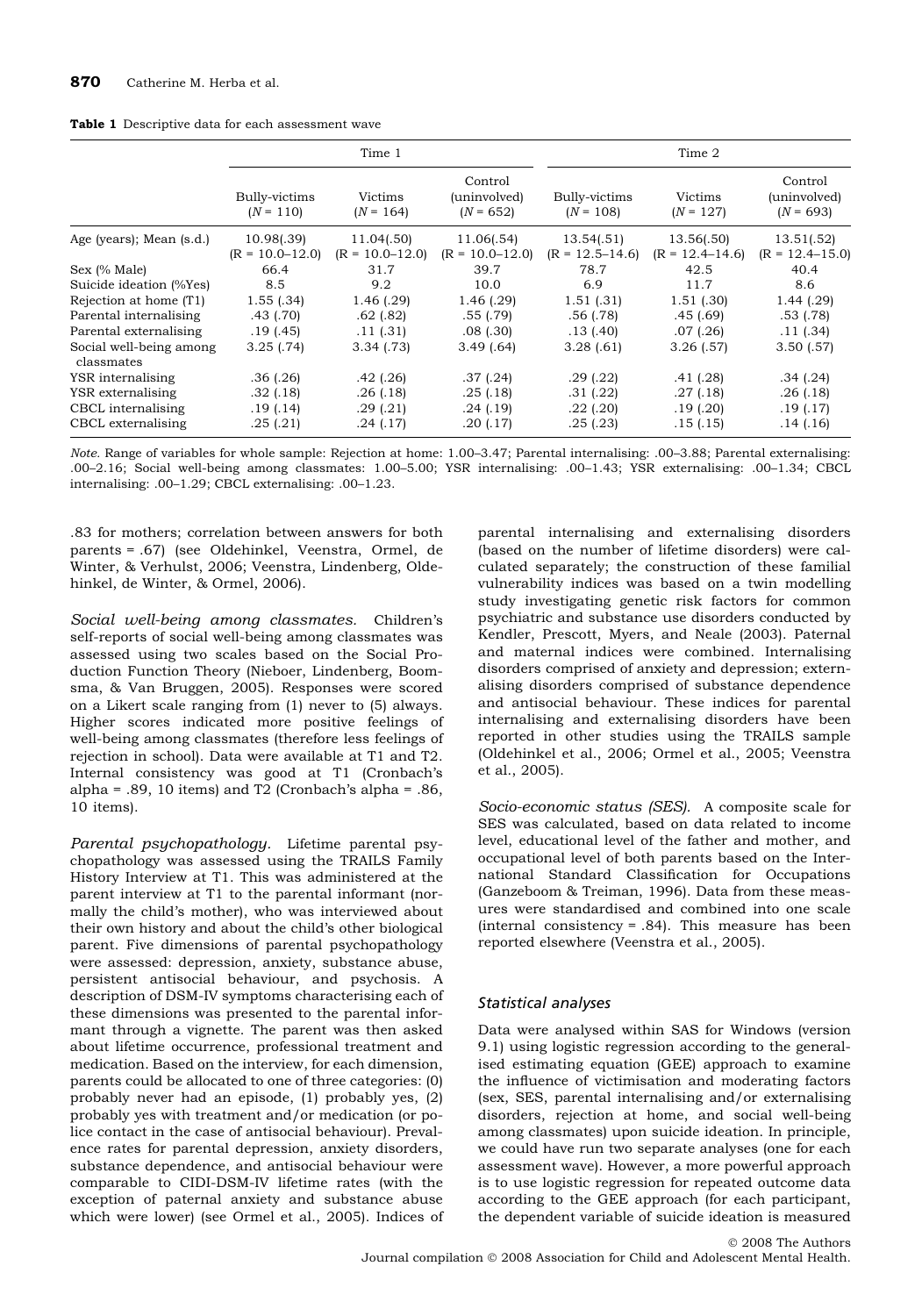at both T1 and T2). For part of the sample, peer nomination data were available from one assessment wave (either T1 or T2), and for another part, peer nomination data were available for both waves. The GEE method we use takes into account that data from the same person are dependent. Data for all children who have peer nomination data for bully status at T1, T2, or both T1 and T2 can be used by combining the file as if they were two cross-sectional studies, while correcting for double counts (children with peer nomination data at both T1 and T2). The GEE approach gives a lower weight to correlated outcomes (of children with data from T1 and T2). The analyses conducted always assess whether victimisation is associated with current suicide ideation (whether victimisation at T1 is associated with suicide ideation at T1; whether victimisation at T2 is associated with suicide ideation at T2, and for those children who have peer nomination data at T1 and T2, corresponding suicide ideation for that time point is assessed, but corrections are made for the fact that we have two data points for that particular participant). This approach has been described elsewhere (Fitzmaurice, Laird, & Ware, 2004), and has been applied to examine depression in adolescence and mental health outcome in a cohort study (Fergusson, Horwood, Ridder, & Beautrais, 2005b).

We first tested the association between victimisation (main predictor; bully-victims vs. uninvolved and victims vs. uninvolved) and suicide ideation (outcome variable) using a logistic regression.

To examine the effect of moderating variables (parental psychopathology, feelings of rejection, social well-being, and sex) upon victimisation in the prediction of suicide ideation, a maximum model was specified, predicting the dependent variable of suicide ideation (absent = 0 or present = 1 on item 18 and/or 91). Main effects of time (T1 vs. T2; within-subjects factor), victimisation (bullyvictim, victim, or uninvolved), sex, SES, parental psychopathology (internalising and externalising disorders), rejection at home (EMBU-C Rejection scale), and social well-being among classmates were included. Five additional interaction terms were included to examine predicted moderating effects outlined in our hypotheses: sex\*victimisation, parental internalising disorders\*victimisation, parental externalising disorders\*victimisation, rejection at home\*victimisation, and social wellbeing among classmates\*victimisation. A backward selection procedure was employed to identify a parsimonious model. Relevant two-way interaction terms were identified by consecutively dropping interaction terms from the model until all remaining terms tested significant at the 5% level. Interactions were tested using the Wald  $\chi^2$  statistic. Once a model with relevant significant interactions was identified, main effects involved in significant interactions were always kept in the model. Main effects not involved in significant interactions were examined, and those that were not deemed to be necessary for theoretical reasons were evaluated for exclusion from the model (i.e., parental internalising or externalising disorder, rejection at home, social well-being among classmates, and SES). Variables kept in the model for theoretical reasons included (regardless of whether they were significant or involved in a higher-order interaction): sex, and the within-subjects variable time (T1 versus T2).

#### Results

#### Study population

Descriptive data are presented in Table 1.

### Main effects

Our first hypothesis, of a straightforward association between victimisation and suicide ideation, was not supported. Compared to children uninvolved in bullying, those rated as bully-victims ( $p = .39$ ) or as victims ( $p = .85$ ) did not report increased levels of suicide ideation (see Table 2).

A series of logistic regression analyses was conducted to examine which other variables predict suicide ideation. Results are presented in Table 2. Lower SES  $(p = .02)$ , lower levels of social well-being among classmates  $(p < .001)$ , greater feelings of rejection at home  $(p < .001)$ , and higher levels of parental internalising disorders  $(p = .02)$  were each significantly associated with suicide ideation. Sex and parental externalising disorder were not significant predictors of suicide ideation.

#### Model including moderating effects

We then sought to examine whether certain variables (such as parental psychopathology, feelings of rejection at home, social well-being among classmates, and sex) might moderate the relationship between victimisation and suicide ideation. The interactions between victimisation and parental internalising disorders (Wald  $\chi^2$  = 5.90, df = 2, p = .05), and between victimisation and rejection at home (Wald  $\chi^2$  = 5.90, df = 2, p = .05) were both significant. The interactions victimisation\*parental externalising disorders, victimisation\*sex, and victimisation\*social well-being among classmates, and the main effects of SES, and parental externalising disorder, were all non-significant ( $p > .05$ ) and were therefore excluded from the final model. The main effects of sex and

Table 2 Main effects of victimisation and moderating variables in predicting suicide ideation

| Predictors                            | Outcome:<br>Suicide ideation<br>OR (95% C.I.) | Significance |
|---------------------------------------|-----------------------------------------------|--------------|
| <i>Victimisation</i>                  |                                               |              |
| Bully-victims vs.<br>uninvolved       | $.80$ ( $.48$ , $1.33$ )                      | $P = .39$    |
| Victims vs. uninvolved                | $1.04$ (.68, 1.61)                            | $P = .85$    |
| Moderating variables                  |                                               |              |
| <b>Sex</b>                            | 1.10 (.88, 1.38)                              | $P = .41$    |
| <b>SES</b>                            | $.84$ $(.72, .97)$                            | $P = .02$    |
| Rejection at home                     | 6.42 (4.72, 8.73)                             | P < .001     |
| Social well-being among<br>classmates | $.64$ $(.54, .76)$                            | P < .001     |
| Parental internalising<br>disorder    | 1.18 (1.03, 1.36)                             | $P = .02$    |
| Parental externalising<br>disorder    | 1.19 (.93, 1.52)                              | $P = 16$     |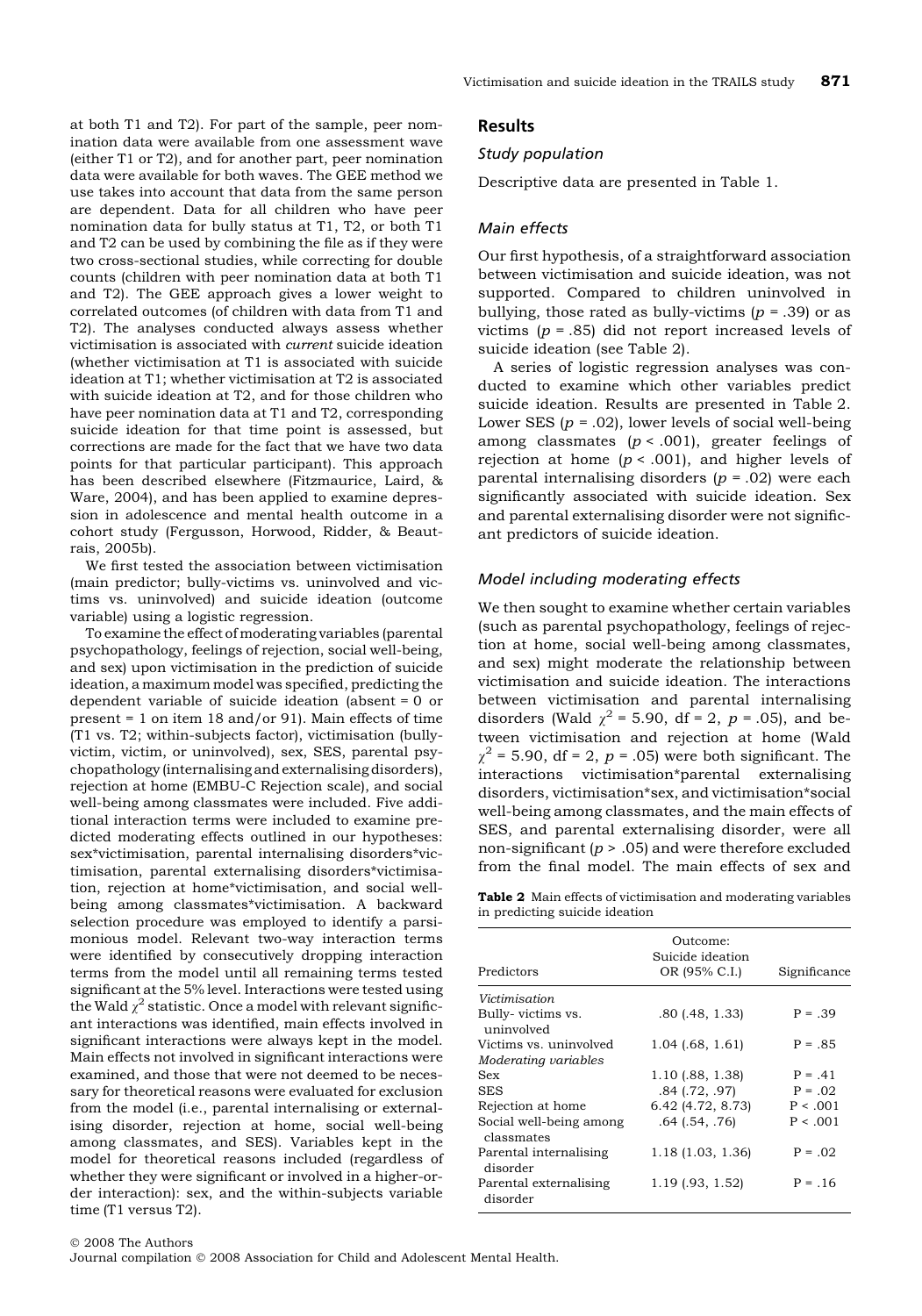| Predictors                            | Outcome: Suicide<br>ideation OR<br>$(95\% \text{ C.I.})$ | Significance |
|---------------------------------------|----------------------------------------------------------|--------------|
|                                       |                                                          |              |
| Moderating variables                  |                                                          |              |
| Sex                                   | $1.12$ (.78, 1.61)                                       | .55          |
| Rejection at home                     | 6.47(3.64, 11.48)                                        | < .001       |
| Parental internalising<br>disorder    | $1.03$ (.80, 1.33)                                       | .82          |
| Social well-being among<br>classmates | $.67$ $(.52, .88)$                                       | .003         |
| Victimisation.                        |                                                          |              |
| Bully-victims vs.<br>uninvolved       | $.20$ ( $.02, 2.34$ )                                    | .20          |
| Victims vs. uninvolved                | $.04$ $(.003, .46)$                                      | .01          |
| Victimisation *Parental               |                                                          |              |
| internalising                         |                                                          |              |
| disorder ( $p = .05$ );               |                                                          |              |
| Comparison group is                   |                                                          |              |
| uninvolved children                   |                                                          |              |
| Bully-victims*Parental                | $.97$ $(.45, 2.06)$                                      | .93          |
| internalising disorder                |                                                          |              |
| Victims*Parental                      | 1.93(1.13, 3.28)                                         | .02          |
| internalising                         |                                                          |              |
| disorder                              |                                                          |              |
| Victimisation*Rejection               |                                                          |              |
| at home $(p=.05)$ ;                   |                                                          |              |
| Comparison group is                   |                                                          |              |
| uninvolved children                   |                                                          |              |
| Bully-victims*Rejection               | 2.03 (.51, 8.07)                                         | .31          |
| at home                               |                                                          |              |
| Victims*Rejection<br>at home          | 5.50 (1.32, 22.90)                                       | .02          |

Table 3 Effects of victimisation and moderating variables in predicting suicide ideation; final model including significant interaction terms.

assessment wave (T1 vs. T2) were not significant  $(p > .10)$ . Compared to children uninvolved in bullying, the interaction between parental internalising disorders and victimisation was significant for victims ( $p = .02$ ), but not for bully-victims (.93). Compared to uninvolved children, the interaction between rejection at home and victimisation was significant for victims  $(p = .02)$ , but not for bully-victims  $(.31)$ . Results are presented in Table 3, and illustrated graphically in Figure 1. Victims of bullying without parental internalising disorders (i.e., x-axis values closer to 0) were similar to those uninvolved in bullying to report suicide ideation ( $OR = 1$ ). Victims with median or high scores for rejection at home demonstrated a steeply rising OR for suicide ideation, particularly as their index of parental internalising disorders increased (i.e., increasing  $x$ -axis values; reaching ORs close to 8). Compared to uninvolved children, victims with high scores on rejection at home (EMBU-C Rejection = 75th percentile), or victims with greater parental internalising disorder were most at risk for suicide ideation.

### **Discussion**

Using data from a large-scale cohort study, we sought to examine whether being victimised by bul-



Figure 1 Odds ratios (OR) for suicide ideation among victims compared to children uninvolved in bullying are presented graphically in Figure 1. Because significant interaction terms in the final model involved an interaction between a continuous variable (parental internalising disorders, rejection at home) and victimisation, interaction terms cannot be examined independently of one another. This figure allows for a model that takes account of both interaction terms simultaneously when examining our effects of interest (victim vs. uninvolved). The (logarithmic) y-axis represents the OR: increasing OR indicates increased suicide ideation in victims compared to those uninvolved in bullying. The horizontal line at  $1$  (OR = 1) indicates where victims do not differ from uninvolved children. Values below 1 indicate that victims have a lower incidence of suicide ideation compared to those uninvolved in bullying; values above 1 indicate higher levels of suicide ideation compared to uninvolved children. The x-axis represents level of parental internalising disorders: increasing values indicate more parental internalising disorders (anxiety, depression). The three trajectories represent the calculated OR if rejection at home is at a minimum (value of 1), median, or high (75'' percentile). Figure 1 demonstrates that parental internalising disorder and rejection at home affects suicide ideation in victims; as the index for parental internalising disorders increases, the OR for suicide ideation among victims compared to uninvolved children increases. Victims feeling more rejected at home have elevated suicide ideation compared to uninvolved children.

lying was associated with elevated levels of suicide ideation, and whether some children may be particularly vulnerable due to parental psychopathology,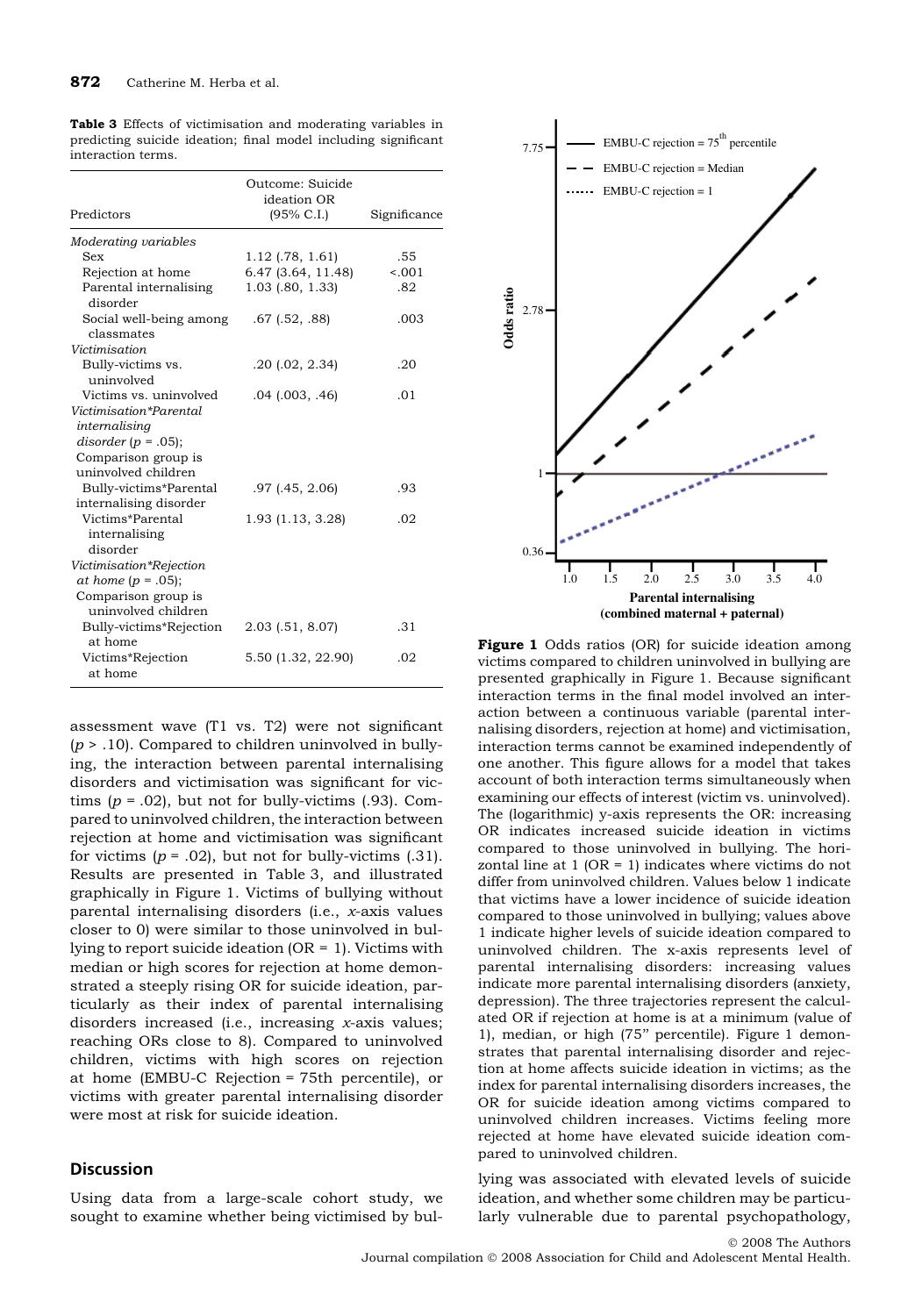feelings of rejection at home, and feelings of rejection among classmates (i.e., lack of social well-being). Our study differed from previous research through using a peer nomination method to establish victimisation, and by including these vulnerability factors.

Our first hypothesis, of a straightforward association between being victimised by bullying and suicide ideation, was not supported by our data. Previous work has indicated that the relationship between being victimised by bullying and suicide ideation may be particularly strong for bully-victims (Brunstein Klomek et al., 2007; Kaltiala-Heino et al., 1999; Kim et al., 2005). We therefore predicted that victims of bullying (pure victims and possibly to an even greater extent bully-victims) would report elevated levels of suicide ideation compared to children uninvolved in bullying. We also predicted that feeling rejected at home (thereby lacking crucial parental support) would make victims more vulnerable to the effects of bullying (i.e., suicide ideation) compared to children uninvolved in bullying or victims who do not feel rejected at home. Bully-victims in particular, due to their already increased internalising and externalising difficulties, might be highly vulnerable to effects of familial influences such as parental psychopathology and feeling rejected at home. Higher levels of parental psychopathology, and feeling rejected at home, coupled with emotional and behavioural difficulties, could render these children less able to cope with the stresses of being bullied, and therefore vulnerable to suicide ideation. Our findings partially supported this hypothesis through elevated suicide ideation in victims compared to uninvolved children, but not in bully-victims compared to uninvolved children. This association was moderated by parental internalising disorders and rejection at home. Parental externalising disorder did not moderate the effect of victimisation.

Victims with more parental internalising disorders (depression and anxiety) had significantly higher levels of suicide ideation compared to similar children with no parental psychopathology or those uninvolved in bullying. Given that this index of parental psychopathology was highly important in predicting suicide ideation for victims (see Figure 1), it is unexpected that it did not predict suicide ideation among bully-victims. Surprisingly, bully-victims, previously reported to be socially ostracised both at home and by peers (see Juvonen et al., 2003) did not appear to demonstrate higher levels of suicide ideation with greater levels of rejection at home. We can only speculate on the reasons for this, but perhaps children who are both bullied and bully others are more behaviourally disturbed and lack insight into their social situation, which may protect them from the negative consequences of bullying. We examined this possibility by comparing scores for internalising and externalising symptoms (both self- and parent-rated) for bully-victims, victims, and

uninvolved children. Overall, internalising symptoms (self-rated and parent-rated) were significantly higher in victims compared to uninvolved children or compared to bully-victims; bully-victims did not significantly differ from uninvolved children. Furthermore, externalising symptoms (self-rated and parent-rated) were significantly higher in bullyvictims compared to victims or uninvolved children. Perhaps the elevated levels of externalising symptoms but lower levels of internalising symptoms among bully-victims protects them from the negative consequences of victimisation. Whereas victims, given their higher levels of internalising symptoms, may be more likely to internalise their victimisation experiences, which, coupled with feelings of rejection at home and parental internalising problems, could exacerbate their vulnerability leading to suicide ideation. The very nature of suicide ideation (thinking about harming oneself) could be more typical for pure victims than bully-victims, who rather express their frustration by harming others.

Alternatively, most studies indicating the worst outcome among bully-victims (with the exception of Kim et al., 2005) use self-reports to establish bully status. Perhaps elevated suicide ideation among bully-victims in these studies could be due to methods bias, such that bully-victims rate both their bully status and suicide ideation. Rather, we used peer nominations to establish bully status. Overall, reports of previous studies that bully-victims are the worst off in terms of suicide ideation were not supported by our findings.

Our final hypothesis was that girls would have higher levels of suicide ideation compared to boys, particularly female victims of bullying (as reported by Kim et al., 2005). This hypothesis was not supported by our data. The main effect of sex was not significant for suicide ideation. However, when we examined the two time points separately, there was a significant effect of sex ( $p = .03$ ); at T2, girls had significantly higher levels of suicide ideation compared to boys. This would also be consistent with age-related patterns of depression, where sex differences are expected to emerge only in adolescence. We found no evidence for a specific vulnerability among female victims; the interaction between sex and bully-status and the main effect of sex failed to reach significance. One possible explanation for the discrepancy in findings between our study and the study by Kim and colleagues relates to cultural differences. Kim et al. (2005) examined victimisation and suicide ideation in Korean schoolchildren, whereas our study related to Dutch schoolchildren. Perhaps cultural differences, particularly in relation to how males and females may be socialised, might impact on how girls respond to being bullied. However, it should also be noted that nearly two-thirds of bully-victims were male, whereas less than one-third of victims-only were male. Although the impact of sex was always taken into account in analyses, it is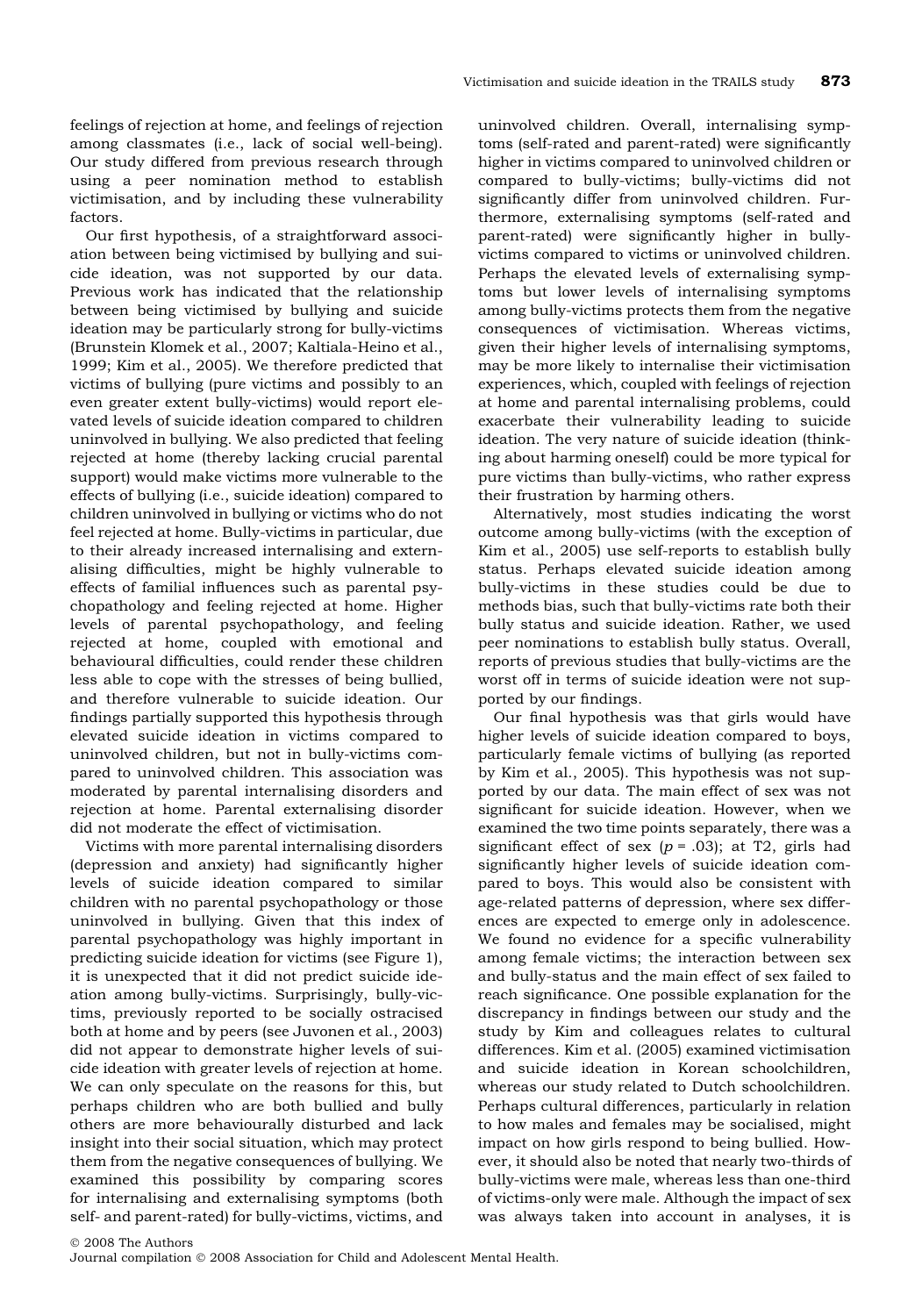possible that a male preponderance of bully-victims compared to victims-only could have affected results. Veenstra et al. (2005) also reported this female preponderance among victims on a subset of the children we included (i.e., those with peer nomination data at T1). They noted that in contrast to other studies, our sample of girls were more likely to be passive victims. They noted that this gender pattern was likely due to using the top 25% of peer nomination ratings as a cutoff point for bullying and victimisation: when more stringent criteria were applied, they did not find gender differences among victims.

#### Strengths and limitations

A major strength of this study is that data are based on large numbers of participants, spanning preadolescence and early adolescence, and the inclusion of vulnerability factors. Unlike the majority of other studies examining bullying and suicide ideation (with the exception of Kim et al., 2005; Rigby & Slee, 1999), we used peer nominations to establish bully status. This method helps to avoid the problem of shared methods variance where children who report being bullied may also report that they have suicidal thoughts. Despite these strengths, we were faced with some limitations. Firstly, peer nomination data were collected on a subsample of participants at T1 or T2 (although we did have data for nearly 500 children with peer nomination data at T1 and T2). We used the logistic regression with GEE approach to best maximise these data by pooling the two assessment waves together, accounting for those with overlapping data at T1 and T2. Furthermore, it is possible that because peer nominations were conducted within the child's classroom, we may have underestimated bullying occurring between agegroups (i.e., an older child from a different class bullying a younger child). It is also possible that the relatively young age of our sample (particularly at T1) may affect the interpretation of our findings (as briefly discussed earlier in relation to gender differences in suicide ideation). Secondly, suicide ideation was assessed using only two items from the YSR. While this method has been reported and published in other studies (Baldry & Winkel, 2003; Kim et al., 2005; Steinhausen et al., 2006), a more detailed examination of suicide ideation might be included in future investigations. It is also conceivable that an individual may report that they 'try to hurt or kill themselves' (i.e., item 18 of the YSR) without having suicidal thoughts. A final limitation is that the particular nature (i.e., physical, verbal, psychological), frequency, and persistence of bullying were not taken into account in this study. It is likely that the risk of suicide ideation, attempt and even completion, increases as one is the victim of more frequent and persistent bullying. Our study was not designed to examine the issue of persistence or stability in

victimisation status; however, it is possible that grouping for victimisation was not completely stable and in fact did change between T1 and T2 for a subset of our participants. The analyses conducted always assessed whether victimisation status (and associated moderators) were associated with current suicide ideation (i.e., whether victimisation status at T1 is associated with suicide ideation at T1; whether victimisation status at T2 is associated with suicide ideation at T2; and for those children who have victimisation status assessed at T1 and T2, the corresponding suicide ideation for that time point is assessed, but corrections are made for the fact that we have two data points for that particular participant). We briefly examined the stability of grouping in the subset of children with peer nomination data available at T1 and T2 ( $n = 478$ ), and identified four main groups of children: (1) children who were uninvolved in bullying both at T1 and T2 ( $n = 271$ ); (2) children who were victims (either as pure victims or bully-victims) at T1, but became uninvolved at T2  $(n = 107)$ ; (3) children who remained victims (either as pure victims or bully-victims) at both T1 and T2  $(n = 35)$ ; (4) children uninvolved in bullying at T1 who became victims at T2 ( $n = 65$ ). The largest pattern in change was for children victimised at T1 to become uninvolved in bullying at T2. Children who were uninvolved at T1 and T2 did not significantly differ on any of the predictor variables to children who were uninvolved at T1 but became victims at T2. Compared to children who were uninvolved at T1 and T2, those who remained victims at T1 and T2 were more likely to be from a lower SES background (OR = .54, 95%CI = .33, .88,  $p = .01$ , and were approximately four times more likely to be boys rather than girls  $(OR = 4.20, 95\%CI = 1.89, 9.33, p < .001).$ 

### Conclusions

Victims of bullying have an increased risk for suicide ideation if their parents have internalising disorders or if they feel rejected at home. This does not extend to bully-victims. Familial factors play an important role in moderating the association between victimisation and suicide ideation. Victimised children who report feeling rejected at home, or whose parents have suffered from internalising disorders, are more likely than uninvolved children to report suicide ideation. It is likely that the influence of these familial factors may render some children unable to cope with the stress of being bullied. Contrary to previous research, we found no evidence that bully-victims suffered the most in terms of suicide ideation. Our findings strongly suggest that teachers and health care professionals must also consider the influence of familial factors such as parental psychopathology and familial home environment when examining the consequences of bullying.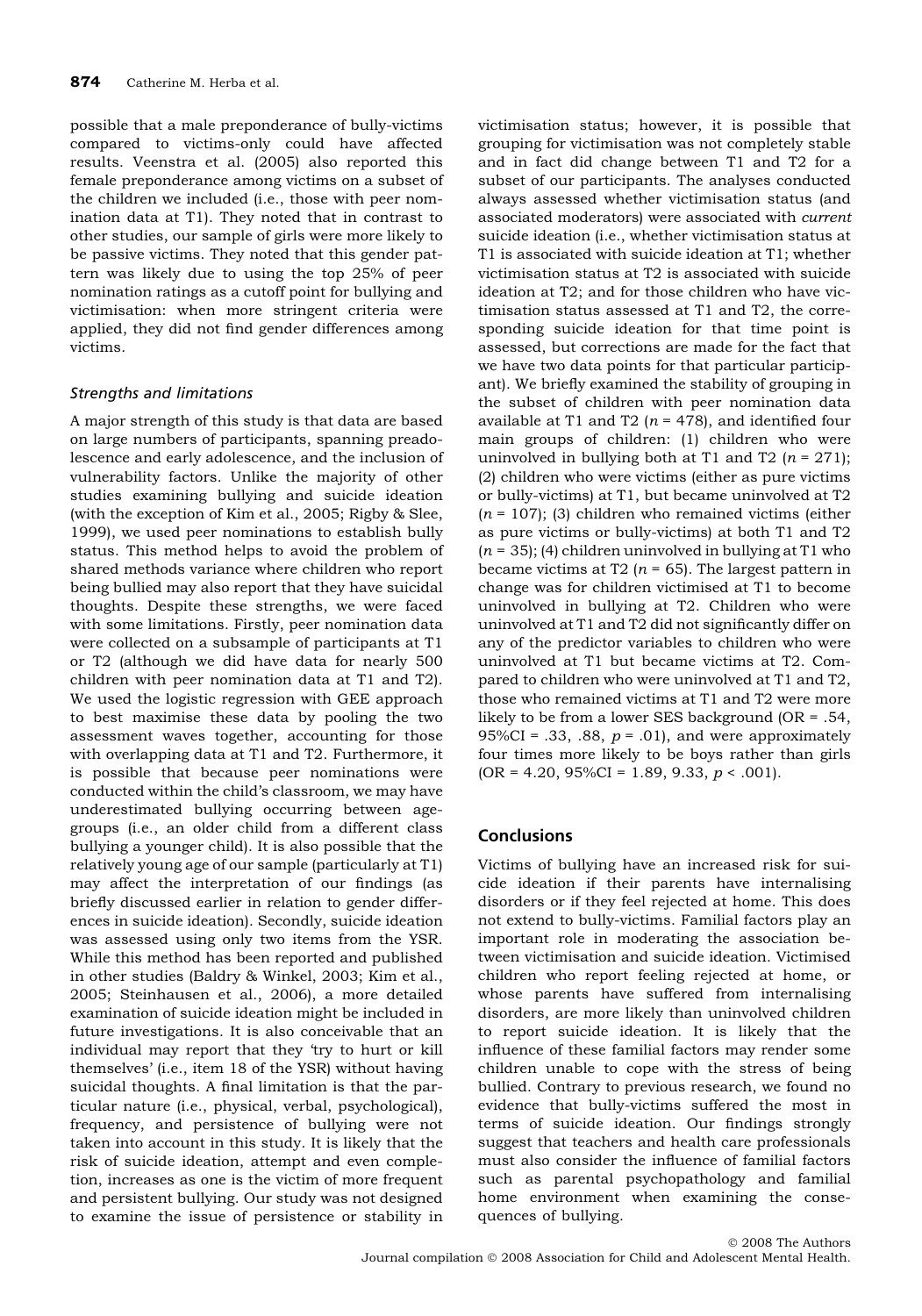#### Acknowledgments

This research is part of the TRacking Adolescents' Individual Lives Survey (TRAILS). Participating centres include various Departments of the University of Groningen, the Erasmus University Medical Center Rotterdam, the Radboud University of Nijmegen, University of Utrecht, and the Trimbos Institute the Netherlands. TRAILS is financially supported by grants from the Netherlands Organisation for Scientific Research (GB-MW 940-38-011, GB-MAGW 480-01-006, GB-MAGW 457-03-018, NWO 175.010.2003.005, ZonMw 100-001-001, ZonMw 60-60600-98-018), the Ministry of Justice (WODC), and by the participating centres.

#### Correspondence to

Catherine Herba, Department of Child and Adolescent Psychiatry, Erasmus University Medical Center/Sophia Children's Hospital, Rotterdam, PO Box 2060, 3000CB Rotterdam, Netherlands; Email: c.herba@erasmusmc.nl

#### References

- Achenbach, T.M. (1991). Manual for the Child Behavior Checklist/4–18 and 1991 profile. Burlington, VT: University of Vermont, Department of Psychiatry.
- Arseneault, L., Walsh, E., Trzesniewski, K., Newcombe, R., Caspi, A., & Moffitt, T.E. (2006). Bullying victimization uniquely contributes to adjustment problems in young children: A nationally representative cohort study. Pediatrics, 118, 130–138.
- Baldry, A.C., & Winkel, F.W. (2003). Direct and vicarious victimization at school and at home as risk factors for suicidal cognition among Italian adolescents. Journal of Adolescence, 26, 703–716.
- Ball, H.A., Arseneault, L., Taylor, A., Maughan, B., Caspi, A., & Moffitt, T.E. (2008). Genetic and environmental influences on victims, bullies, and bullyvictims in childhood. Journal of Child Psychology and Psychiatry, 49, 104–112.
- Bowers, L., Smith, P.K., & Binney, V. (1994). Perceived family relationships of bullies, victims, and bully/ victims in middle childhood. Journal of Social and Personal Relationships, 11, 215–232.
- Bridge, J.A., Goldstein, T.R., & Brent, D.A. (2006). Adolescent suicide and suicidal behavior. Journal of Child Psychology and Psychiatry, 47, 372–394.
- Brunstein Klomek, A., Marrocco, F., Kleinman, M., Schonfeld, I.S., & Gould, M.S. (2007). Bullying, depression, and suicidality in adolescents. Journal of the American Academy of Child and Adolescent Psychiatry, 46, 40–49.
- de Winter, A.F., Oldehinkel, A.J., Veenstra, R., Brunnekreef, J.A., Verhulst, F.C., & Ormel, J. (2005). Evaluation of non-response bias in mental health determinants and outcomes in a large sample of preadolescents. European Journal of Epidemiology, 20, 173–181.
- Dhossche, D., Ferdinand, R., van der Ende, J., Hofstra, M.B., & Verhulst, F. (2002). Diagnostic outcome of adolescent self-reported suicidal ideation at 8-year follow-up. Journal of Affective Disorders, 72, 273–279.
- Fekkes, M., Pijpers, F.I., & Verloove-Vanhorick, S.P. (2004). Bullying behavior and associations with psychosomatic complaints and depression in victims. Journal of Pediatrics, 144, 17–22.
- Fergusson, D.M., Beautrais, A.L., & Horwood, L.J. (2003). Vulnerability and resiliency to suicidal behaviours in young people. Psychological Medicine, 33, 61–71.
- Fergusson, D.M., Horwood, L.J., Ridder, E.M., & Beautrais, A.L. (2005b). Subthreshold depression in adolescence and mental health outcomes in adulthood. Archives of General Psychiatry, 62, 66–72.
- Fergusson, D.M., Horwood, L.J., Ridder, E.M., & Beautrais, A.L. (2005a). Suicidal behaviour in adolescence and subsequent mental health outcomes in young adulthood. Psychological Medicine, 35, 983– 993.
- Fitzmaurice, G.M., Laird, N.M., & Ware, J.H. (2004). Applied longitudinal analysis. Hoboken, NJ: John Wiley & Sons, Inc.
- Forero, R., McLellan, L., Rissel, C., & Bauman, A. (1999). Bullying behaviour and psychosocial health among school students in New South Wales, Australia: Cross sectional survey. British Medical Journal, 319, 344–348.
- Ganzeboom, H.B.G., & Treiman, D.J. (1996). Internationally comparable measures of occupational status for the 1988 International Standard Classification of Occupations. Social Science Research, 25, 201–239.
- Garber, J., Little, S., Hilsman, R., & Weaver, K.R. (1998). Family predictors of suicidal symptoms in young adolescents. Journal of Adolescence, 21, 445– 457.
- Gould, M.S., Greenberg, T., Velting, D.M., & Shaffer, D. (2003). Youth suicide risk and preventive interventions: A review of the past 10 years. Journal of the American Academy of Child and Adolescent Psychiatry, 42, 386–405.
- Groholt, B., Ekeberg, O., Wichstrom, L., & Haldorsen, T. (2000). Young suicide attempters: A comparison between a clinical and an epidemiological sample. Journal of the American Academy of Child and Adolescent Psychiatry, 39, 868–875.
- Hawker, D.S., & Boulton, M.J. (2000). Twenty years' research on peer victimization and psychosocial maladjustment: A meta-analytic review of cross-sectional studies. Journal of Child Psychology and Psychiatry, 41, 441–455.
- Juvonen, J., Graham, S., & Schuster, M.A. (2003). Bullying among young adolescents: The strong, the weak, and the troubled. Pediatrics, 112, 1231–1237.
- Kaltiala-Heino, R., Rimpela, M., Marttunen, M., Rimpela, A., & Rantanen, P. (1999). Bullying, depression, and suicidal ideation in Finnish adolescents: School survey. British Medical Journal, 319, 348– 351.
- Kendler, K.S., Prescott, C.A., Myers, J., & Neale, M.C. (2003). The structure of genetic and environmental risk factors for common psychiatric and substance use disorders in men and women. Archives of General Psychiatry, 60, 929–937.